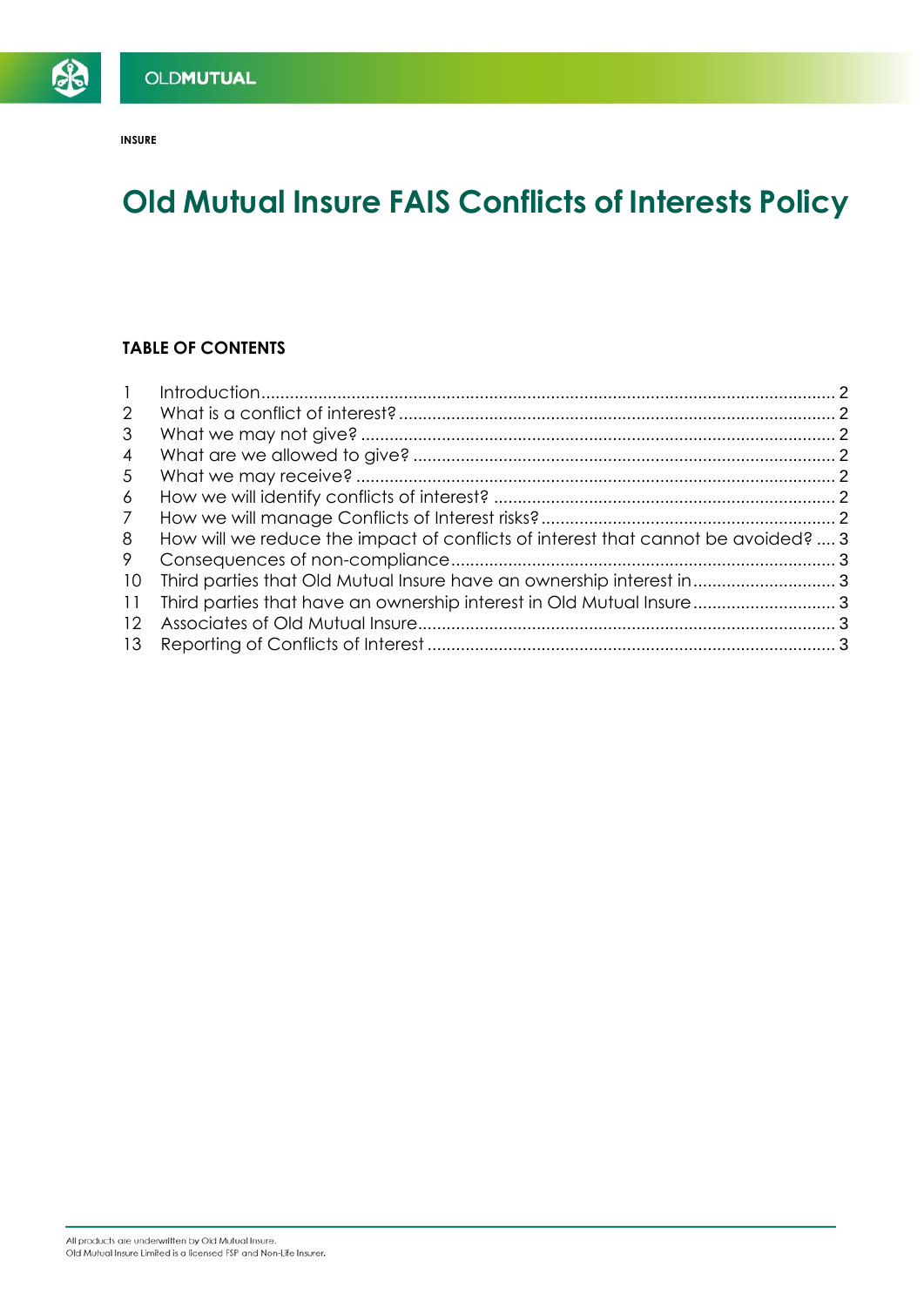# <span id="page-1-0"></span>**1 Introduction**

Section 3A(2)(a) of the FAIS General Code of Conduct stipulates that every provider, other than a representative, must adopt, maintain and implement a Conflict of Interest Management Policy that complies with the provisions of the Act. Old Mutual Insure and its representatives (including staff and associates) must avoid and where that is not possible mitigate any Conflict of Interest between ourselves and clients.

# <span id="page-1-1"></span>**2 What is a conflict of interest?**

A Conflict of Interest is an interest that may influence the objective performance of our obligations or prevent us from rendering unbiased and fair financial services to our clients.

By us/we/ourselves we mean Old Mutual Insure, our representatives and our associates.

# <span id="page-1-2"></span>**3 What we may not give?**

We may not offer any financial interest to representatives for:

- favouring quantity of business over quality of service; or
- giving preference to a specific product supplier where more than one supplier can be recommended to a client; or
- giving preference to a specific product of a supplier where more than one product of that supplier can be recommended.

# <span id="page-1-3"></span>**4 What are we allowed to give?**

We may only offer a representative, third party that performs the functions of an insurer for Old Mutual Insure or any other authorised Financial Services Provider:

- Commission regulated under the Short-Term Insurance Act;
- Fees authorised under the Short-Term Insurance Act;
- Fees for the rendering of a financial service (subject to client consent and discretion)
- Fees or remuneration for the rendering of services to a third party, reasonably proportionate (commensurate) to the service being rendered
- A maximum of R1000 (one thousand Rand) per representative or Financial Services Provider in one calendar year

# <span id="page-1-4"></span>**5 What we may receive?**

Old Mutual Insure may only receive what we are allowed to give. Please see points 1 – 5 in the above paragraph.

#### <span id="page-1-5"></span>**6 How we will identify conflicts of interest?**

We identify this by analysing:

- the ownership interests of our Third Party relationships
- the payments received and/or offered between Third Party relationships
- the remuneration models of Old Mutual Insure representatives and Third Parties
- relevant management information
- complaints

# <span id="page-1-6"></span>**7 How we will manage Conflicts of Interest risks?**

Where reasonably possible we will avoid Conflicts of Interest. If this is not possible we will manage the risk of Conflicts of Interest by:

- Reviewing conflict of interest risk trends in the Conflicts of Interest Register
- Creating awareness with our employees about Conflicts of Interest risks
- Disclosing conflicts identified in our policy schedules and wording. Clients are encouraged to read these documents
- Ensuring understanding and adoption of the conflict of interest policy and management measures by all employees, representatives and associates
- Ensuring appropriate rules are put in place around the receipt of gifts, incentive and remuneration schemes to ensure that these do not impair fair customer outcomes